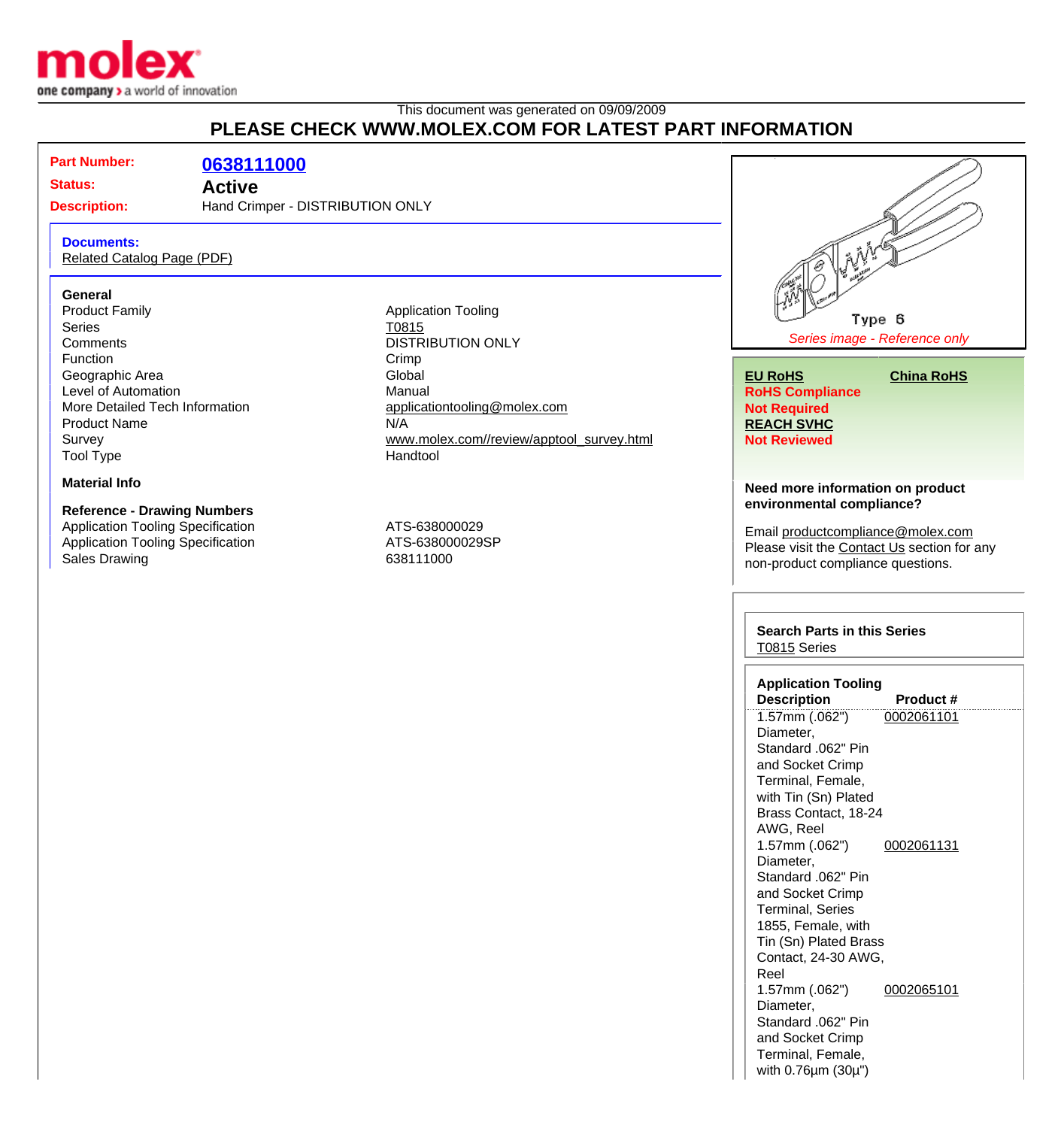Gold (Au) Plated Brass Contact, 18-24 AWG, Reel 2.36mm (.093") Diameter, Standard .093" Pin and Socket Crimp Terminal, Series 1190, Male, with Tin (Sn) Plated Brass Contact, 14-20 AWG, Reel [0002092101](http://www.molex.com/molex/products/datasheet.jsp?part=active/0002092101_CRIMP_TERMINALS.xml&channel=Products&Lang=en-US) 2.36mm (.093") Diameter, Standard .093" Pin and Socket Crimp Terminal, Series 1190, Male, with Tin (Sn) Plated Brass Contact, 14-20 AWG, Bag [0002092103](http://www.molex.com/molex/products/datasheet.jsp?part=active/0002092103_CRIMP_TERMINALS.xml&channel=Products&Lang=en-US) 1.57mm (.062") Diameter, Standard .062" Pin and Socket Crimp Terminal, Series 1560, Male, with Tin (Sn) Plated Brass Contact, 18-24 AWG, Reel [0002062101](http://www.molex.com/molex/products/datasheet.jsp?part=active/0002062101_CRIMP_TERMINALS.xml&channel=Products&Lang=en-US) 1.57mm (.062") Diameter, Standard .062" Pin and Socket Crimp Terminal, Series 1560, Male, with Tin (Sn) Plated Brass Contact, 18-24 AWG, Bag [0002062103](http://www.molex.com/molex/products/datasheet.jsp?part=active/0002062103_CRIMP_TERMINALS.xml&channel=Products&Lang=en-US) 1.57mm (.062") Diameter, Standard .062" Pin and Socket Crimp Terminal, Series 1854, Male, with Tin (Sn) Plated Brass Contact, 24-30 AWG, Reel [0002062131](http://www.molex.com/molex/products/datasheet.jsp?part=active/0002062131_CRIMP_TERMINALS.xml&channel=Products&Lang=en-US) 1.57mm (.062") Diameter, Standard .062" Pin and Socket Crimp Terminal, Series 1560, Male, with .76µm (30µ") Selective Gold (Au) Plated Brass Contact, 18-24 AWG, Reel Packaged [0002066101](http://www.molex.com/molex/products/datasheet.jsp?part=active/0002066101_CRIMP_TERMINALS.xml&channel=Products&Lang=en-US) 2.36mm (.093") Diameter, Standard .093" Pin and Socket Crimp Terminal, Series 1189, Female, with [0002091102](http://www.molex.com/molex/products/datasheet.jsp?part=active/0002091102_CRIMP_TERMINALS.xml&channel=Products&Lang=en-US)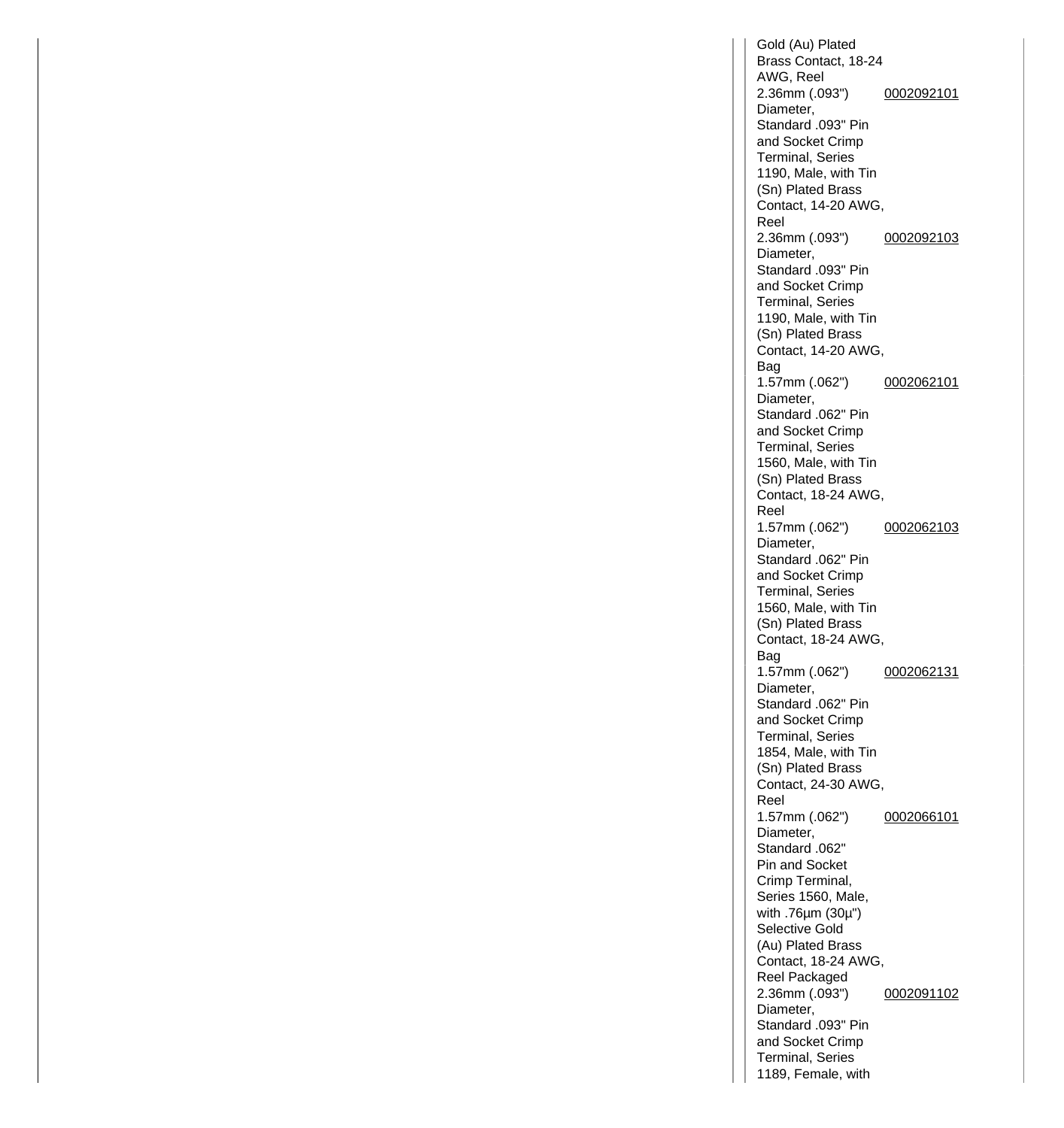Tin (Sn) Plated Brass Contact, 14-20 AWG, Reel 2.36mm (.093") Diameter, Standard .093" Pin and Socket Crimp Terminal, Series 1189, Female, with Tin (Sn) Plated Brass Contact, 14-20 AWG, Bag [0002091104](http://www.molex.com/molex/products/datasheet.jsp?part=active/0002091104_CRIMP_TERMINALS.xml&channel=Products&Lang=en-US) 1.57mm (.062") Diameter, Standard .062" Pin and Socket Crimp Terminal, Female, with Selective Gold (Au) Plated Brass Contact, 18-24 AWG, Reel [0002065108](http://www.molex.com/molex/products/datasheet.jsp?part=active/0002065108_CRIMP_TERMINALS.xml&channel=Products&Lang=en-US) 1.57mm (.062") Diameter, Standard .062" Pin and Socket Crimp Terminal, Series 1854, Male, with Gold (Au) Plated Brass Contact, 24-30 AWG, Reel [0002066130](http://www.molex.com/molex/products/datasheet.jsp?part=active/0002066130_CRIMP_TERMINALS.xml&channel=Products&Lang=en-US) 2.36mm (.093") Diameter, Standard .093" Pin and Socket Crimp Terminal, Series 1434, Male, with Tin (Sn) Plated Brass Contact, 24-30 AWG, Reel [0002092141](http://www.molex.com/molex/products/datasheet.jsp?part=active/0002092141_CRIMP_TERMINALS.xml&channel=Products&Lang=en-US) 2.36mm (.093") Diameter, Standard .093" Pin and Socket Crimp Terminal, Series 1434, Male, with Tin (Sn) Plated Brass Contact, 24-30 AWG, Bag [0002092143](http://www.molex.com/molex/products/datasheet.jsp?part=active/0002092143_CRIMP_TERMINALS.xml&channel=Products&Lang=en-US) 2.36mm (.093") Diameter, Standard .093" Pin and Socket Crimp Terminal, Series 1189, Female, with Gold (Au) Plated Brass Contact, 14-20 AWG, Reel [0002095100](http://www.molex.com/molex/products/datasheet.jsp?part=active/0002095100_CRIMP_TERMINALS.xml&channel=Products&Lang=en-US) 2.36mm (.093") Diameter, Standard .093" Pin and Socket Crimp Terminal, Series 1189, Female, with Selective Gold (Au) Plated Brass [0002095102](http://www.molex.com/molex/products/datasheet.jsp?part=active/0002095102_CRIMP_TERMINALS.xml&channel=Products&Lang=en-US)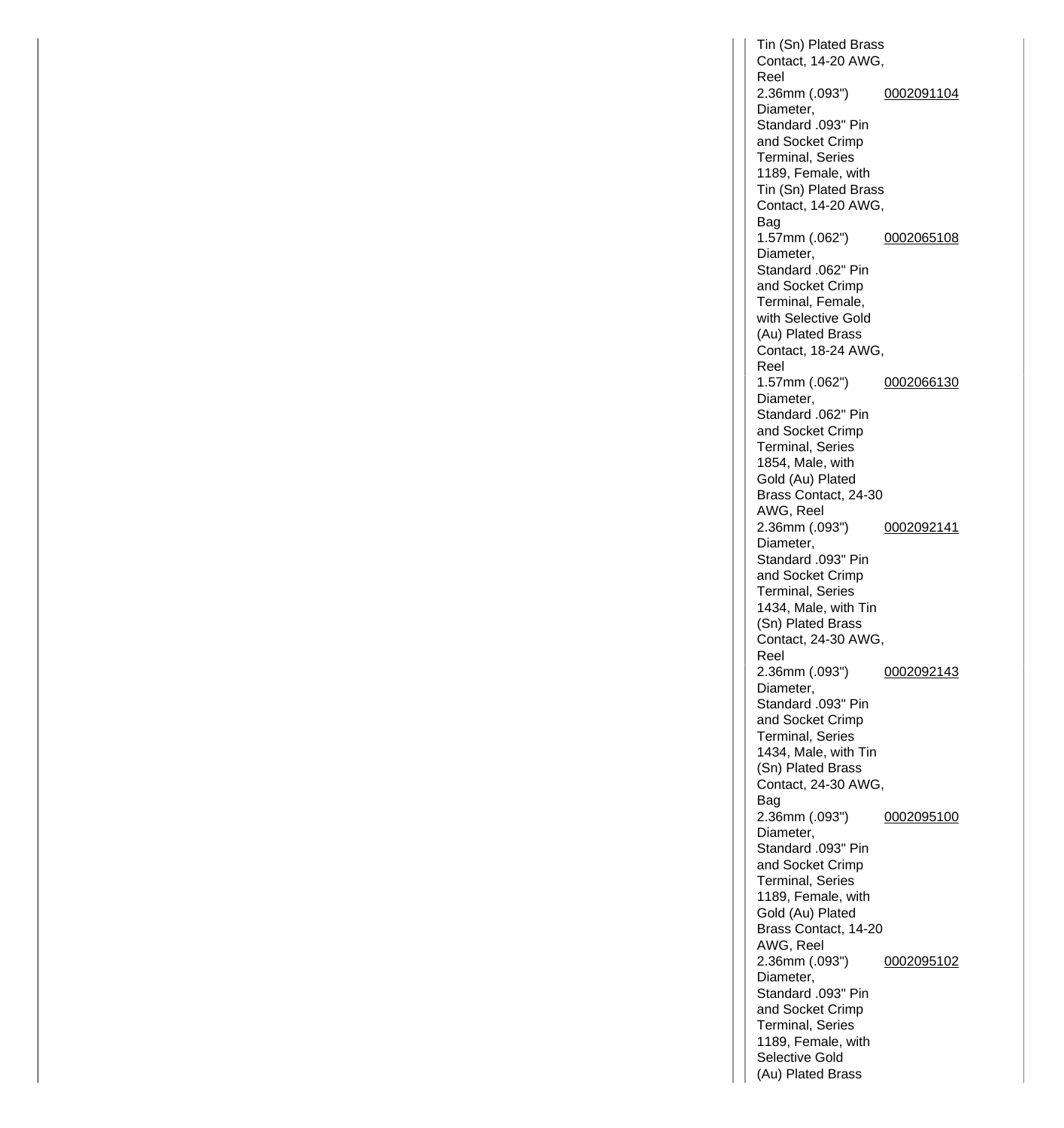Contact, 14-20 AWG, Reel 2.36mm (.093") Diameter, Standard .093" Pin and Socket Crimp Terminal, Series 1189, Female, with Gold (Au) Plated Brass Contact, 14-20 AWG, Bag [0002095106](http://www.molex.com/molex/products/datasheet.jsp?part=active/0002095106_CRIMP_TERMINALS.xml&channel=Products&Lang=en-US) 2.36mm (.093") Diameter, Standard .093" Pin and Socket Crimp Terminal, Series 1189, Female, with Selective Gold (Au) Plated Brass Contact, 14-20 AWG, Bag [0002095111](http://www.molex.com/molex/products/datasheet.jsp?part=active/0002095111_CRIMP_TERMINALS.xml&channel=Products&Lang=en-US) 2.36mm (.093") Diameter, Standard .093" Pin and Socket Crimp Terminal, Series 1433, Female, with Gold (Au) Plated Brass Contact, 24-30 AWG, Reel [0002095146](http://www.molex.com/molex/products/datasheet.jsp?part=active/0002095146_CRIMP_TERMINALS.xml&channel=Products&Lang=en-US) 2.36mm (.093") Diameter, Standard .093" Pin and Socket Crimp Terminal, Series 1433, Female, with Gold (Au) Plated Brass Contact, 24-30 AWG, Bag [0002095147](http://www.molex.com/molex/products/datasheet.jsp?part=active/0002095147_CRIMP_TERMINALS.xml&channel=Products&Lang=en-US) 2.36mm (.093") Diameter, Standard .093" Pin and Socket Crimp Terminal, Series 1190, Male, with Gold (Au) Plated Brass Contact, 14-20 AWG, Reel [0002096100](http://www.molex.com/molex/products/datasheet.jsp?part=active/0002096100_CRIMP_TERMINALS.xml&channel=Products&Lang=en-US) 2.36mm (.093") Diameter, Standard .093" Pin and Socket Crimp Terminal, Series 1190, Male, with Selective Gold (Au) Plated Brass Contact, 14-20 AWG, Reel [0002096101](http://www.molex.com/molex/products/datasheet.jsp?part=active/0002096101_CRIMP_TERMINALS.xml&channel=Products&Lang=en-US) 2.36mm (.093") Diameter, Standard .093" Pin and Socket Crimp Terminal, Series 1190, Male, with Gold (Au) Plated [0002096106](http://www.molex.com/molex/products/datasheet.jsp?part=active/0002096106_CRIMP_TERMINALS.xml&channel=Products&Lang=en-US)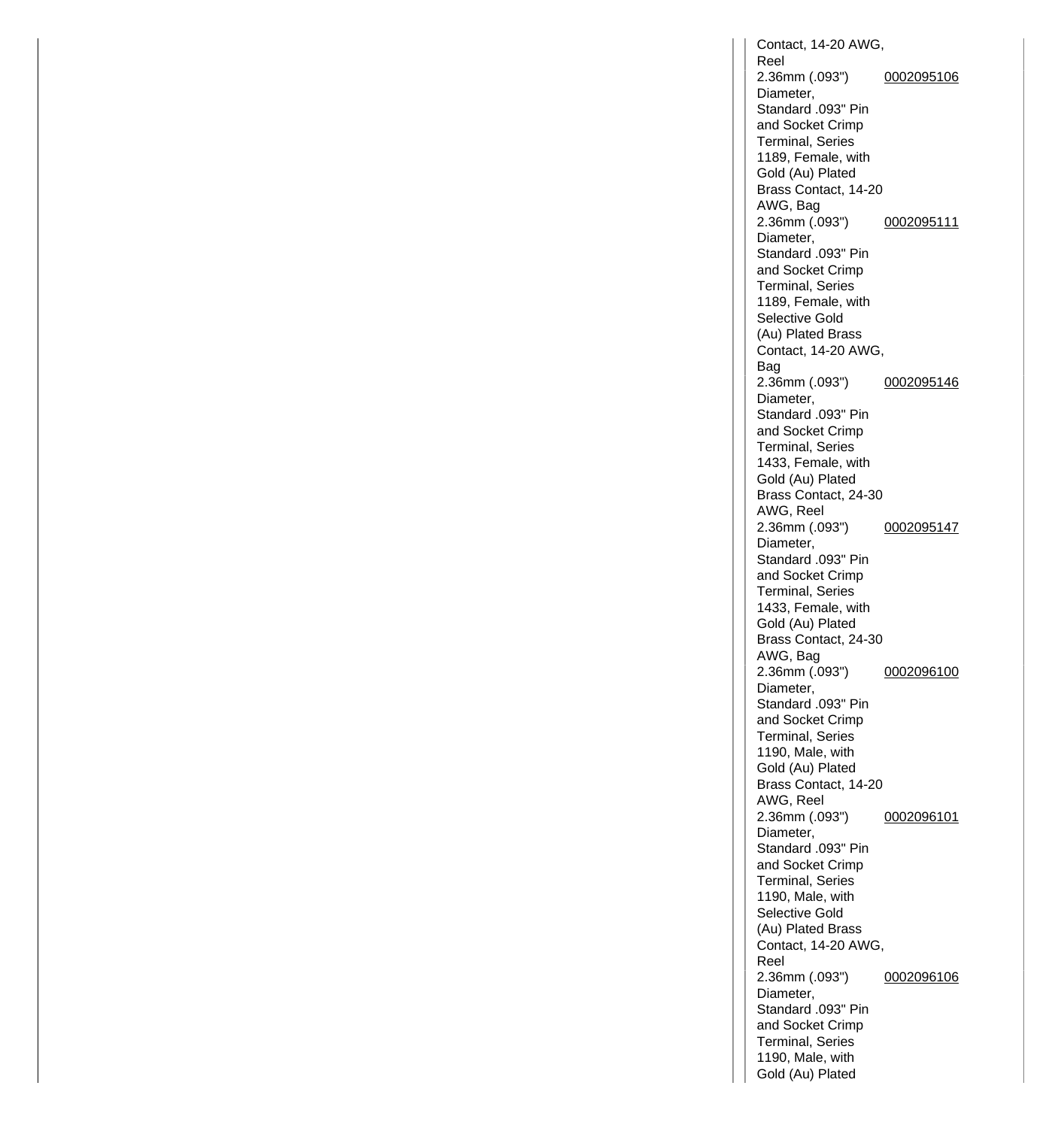Brass Contact, 14-20 AWG, Bag 2.36mm (.093") Diameter, Standard .093" Pin and Socket Crimp Terminal, Series 1190, Male, with Selective Gold (Au) Plated Brass Contact, 14-20 AWG, Bag [0002096110](http://www.molex.com/molex/products/datasheet.jsp?part=active/0002096110_CRIMP_TERMINALS.xml&channel=Products&Lang=en-US) 2.36mm (.093") Diameter, Standard .093" Pin and Socket Crimp Terminal, Series 1434, Male, with Gold (Au) Plated Brass Contact, 24-30 AWG, Reel [0002096144](http://www.molex.com/molex/products/datasheet.jsp?part=active/0002096144_CRIMP_TERMINALS.xml&channel=Products&Lang=en-US) 2.36mm (.093") Diameter, Standard .093" Pin and Socket Crimp Terminal, Series 1434, Male, with Gold (Au) Plated Brass Contact, 24-30 AWG, Bag [0002096145](http://www.molex.com/molex/products/datasheet.jsp?part=active/0002096145_CRIMP_TERMINALS.xml&channel=Products&Lang=en-US) 1.57mm (.062") Diameter, Standard .062" Pin and Socket Crimp Terminal, Series 1854, Male, with Tin (Sn) Plated Brass Contact, 24-30 AWG, Bag [0002062132](http://www.molex.com/molex/products/datasheet.jsp?part=active/0002062132_CRIMP_TERMINALS.xml&channel=Products&Lang=en-US) 1.57mm (.062") Diameter, Standard .062" Pin and Socket Crimp Terminal, Female, with 0.38µm (15µ") Gold (Au) Plated Brass Contact, 18-24 AWG, Reel [0002065100](http://www.molex.com/molex/products/datasheet.jsp?part=active/0002065100_CRIMP_TERMINALS.xml&channel=Products&Lang=en-US) 1.57mm (.062") Diameter, Standard .062" Pin and Socket Crimp Terminal, Female, with 0.76µm (30µ") Gold (Au) Plated Brass Contact, 18-24 AWG, Bag [0002065102](http://www.molex.com/molex/products/datasheet.jsp?part=active/0002065102_CRIMP_TERMINALS.xml&channel=Products&Lang=en-US) 1.57mm (.062") Diameter, Standard .062" Pin and Socket Crimp Terminal, Female, with 0.38µm (15µ") Gold (Au) Plated [0002065103](http://www.molex.com/molex/products/datasheet.jsp?part=active/0002065103_CRIMP_TERMINALS.xml&channel=Products&Lang=en-US)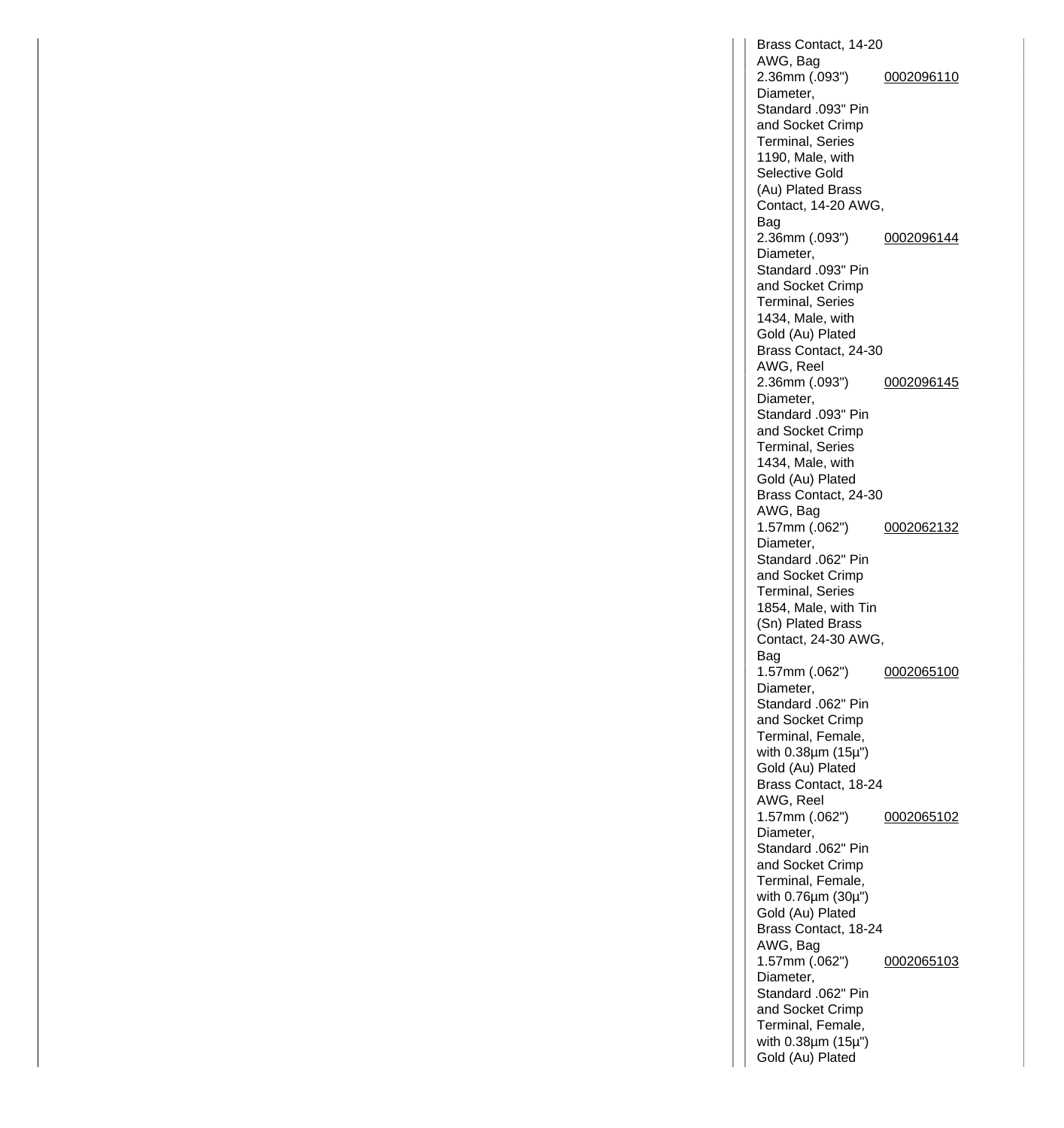Brass Contact, 18-24 AWG, Bag 1.57mm (.062") Diameter, Standard .062" Pin and Socket Crimp Terminal, Female, with Selective Gold (Au) Plated Brass Contact, 18-24 AWG, Bag [0002065109](http://www.molex.com/molex/products/datasheet.jsp?part=active/0002065109_CRIMP_TERMINALS.xml&channel=Products&Lang=en-US) 1.57mm (.062") Diameter, Standard .062" Pin and Socket Crimp Terminal, Series 1855, Female, with 0.38µm (15µ") Gold (Au) Plated Brass Contact, 24-30 AWG, Reel [0002065130](http://www.molex.com/molex/products/datasheet.jsp?part=active/0002065130_CRIMP_TERMINALS.xml&channel=Products&Lang=en-US) 1.57mm (.062") Diameter, Standard .062" Pin and Socket Crimp Terminal, Series 1855, Female, with 0.38µm (15µ") Gold (Au) Plated Brass Contact, 24-30 AWG, Bag [0002065135](http://www.molex.com/molex/products/datasheet.jsp?part=active/0002065135_CRIMP_TERMINALS.xml&channel=Products&Lang=en-US) 1.57mm (.062") Diameter, Standard .062" Pin and Socket Crimp Terminal, Series 1855, Female, with 0.76µm (30µ") Gold (Au) Plated Brass Contact, 24-30 AWG, Reel [0002065138](http://www.molex.com/molex/products/datasheet.jsp?part=active/0002065138_CRIMP_TERMINALS.xml&channel=Products&Lang=en-US) 1.57mm (.062") Diameter, Standard .062" Pin and Socket Crimp Terminal, Series 1855, Female, with 0.76µm (30µ") Gold (Au) Plated Brass Contact, 24-30 AWG, Bag [0002065139](http://www.molex.com/molex/products/datasheet.jsp?part=active/0002065139_CRIMP_TERMINALS.xml&channel=Products&Lang=en-US) 1.57mm (.062") Diameter, Standard .062" Pin and Socket Crimp Terminal, Series 1855, Female, with Selective Gold (Au) Plated Brass Contact, 24-30 AWG, Reel [0002065147](http://www.molex.com/molex/products/datasheet.jsp?part=active/0002065147_CRIMP_TERMINALS.xml&channel=Products&Lang=en-US) 1.57mm (.062") Diameter, Standard .062" Pin and Socket Crimp [0002065148](http://www.molex.com/molex/products/datasheet.jsp?part=active/0002065148_CRIMP_TERMINALS.xml&channel=Products&Lang=en-US)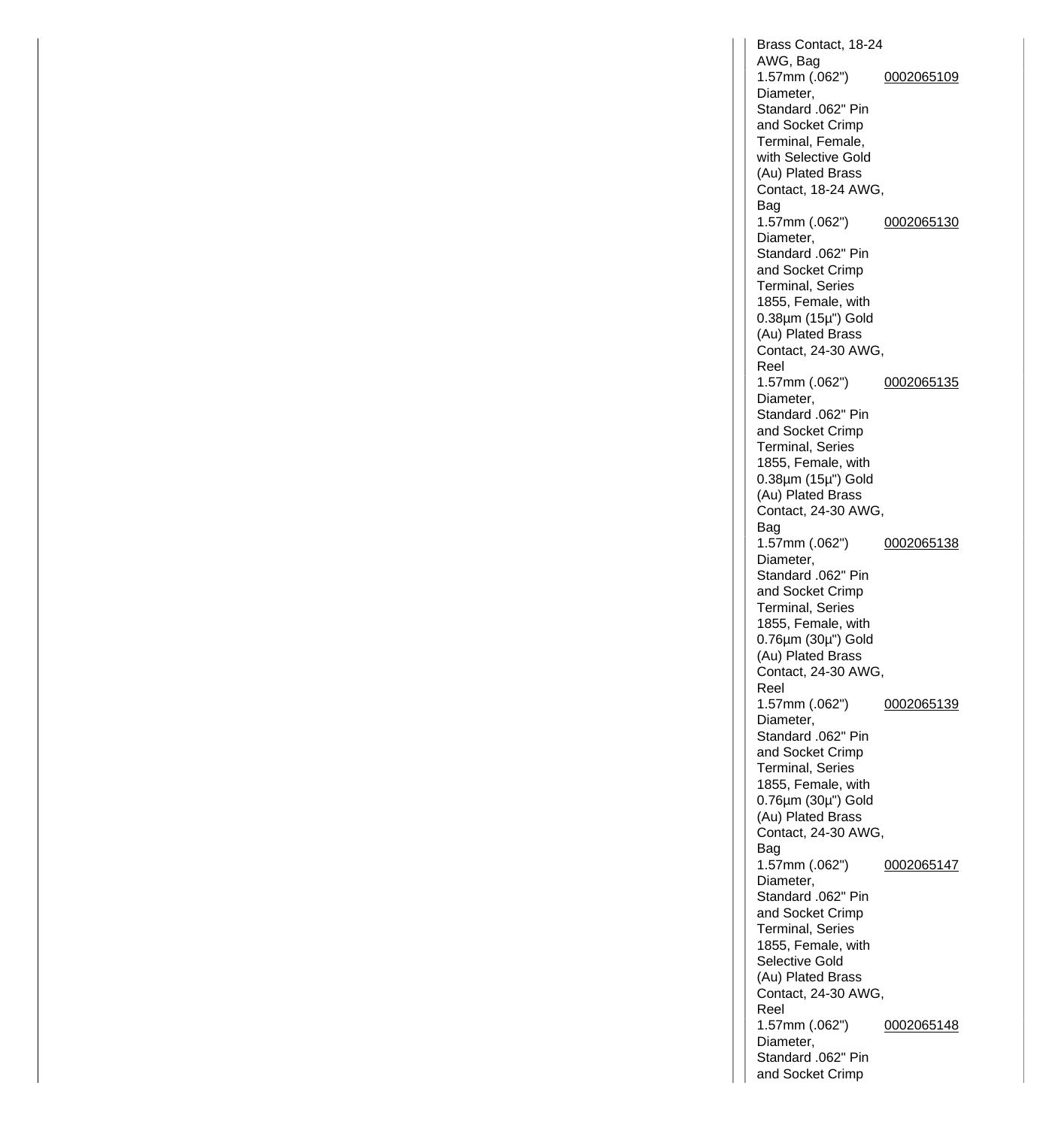Terminal, Series 1855, Female, with Selective Gold (Au) Plated Brass Contact, 24-30 AWG, Bag 1.57mm (.062") Diameter, Standard .062" Pin and Socket Crimp Terminal, Series 1560, Male, with Gold (Au) Plated Brass Contact, 18-24 AWG, Reel [0002066100](http://www.molex.com/molex/products/datasheet.jsp?part=active/0002066100_CRIMP_TERMINALS.xml&channel=Products&Lang=en-US) 1.57mm (.062") Diameter. Standard .062" Pin and Socket Crimp Terminal, Series 1560, Male, with .76µm (30µ") Selective Gold (Au) Plated Brass Contact, 18-24 AWG, Bag Packaged [0002066102](http://www.molex.com/molex/products/datasheet.jsp?part=active/0002066102_CRIMP_TERMINALS.xml&channel=Products&Lang=en-US) 1.57mm (.062") Diameter. Standard .062" Pin and Socket Crimp Terminal, Series 1560, Male, with Gold (Au) Plated Brass Contact, 18-24 AWG, Bag [0002066103](http://www.molex.com/molex/products/datasheet.jsp?part=active/0002066103_CRIMP_TERMINALS.xml&channel=Products&Lang=en-US) 1.57mm (.062") Diameter, Standard .062" Pin and Socket Crimp Terminal, Series 1560, Male, with Selective Gold (Au) Plated Brass Contact, Tin/Lead Plated Crimp Area, 18-24 AWG, Reel [0002066118](http://www.molex.com/molex/products/datasheet.jsp?part=active/0002066118_CRIMP_TERMINALS.xml&channel=Products&Lang=en-US) 1.57mm (.062") Diameter, Standard .062" Pin and Socket Crimp Terminal, Series 1560, Male, with Selective Gold (Au) Plated Brass Contact, Tin/Lead Plated Crimp Area, 18-24 AWG, Bag [0002066119](http://www.molex.com/molex/products/datasheet.jsp?part=active/0002066119_CRIMP_TERMINALS.xml&channel=Products&Lang=en-US) 1.57mm (.062") Diameter, Standard .062" Pin and Socket Crimp Terminal, Series 1854, Male, with Gold (Au) Plated [0002066135](http://www.molex.com/molex/products/datasheet.jsp?part=active/0002066135_CRIMP_TERMINALS.xml&channel=Products&Lang=en-US)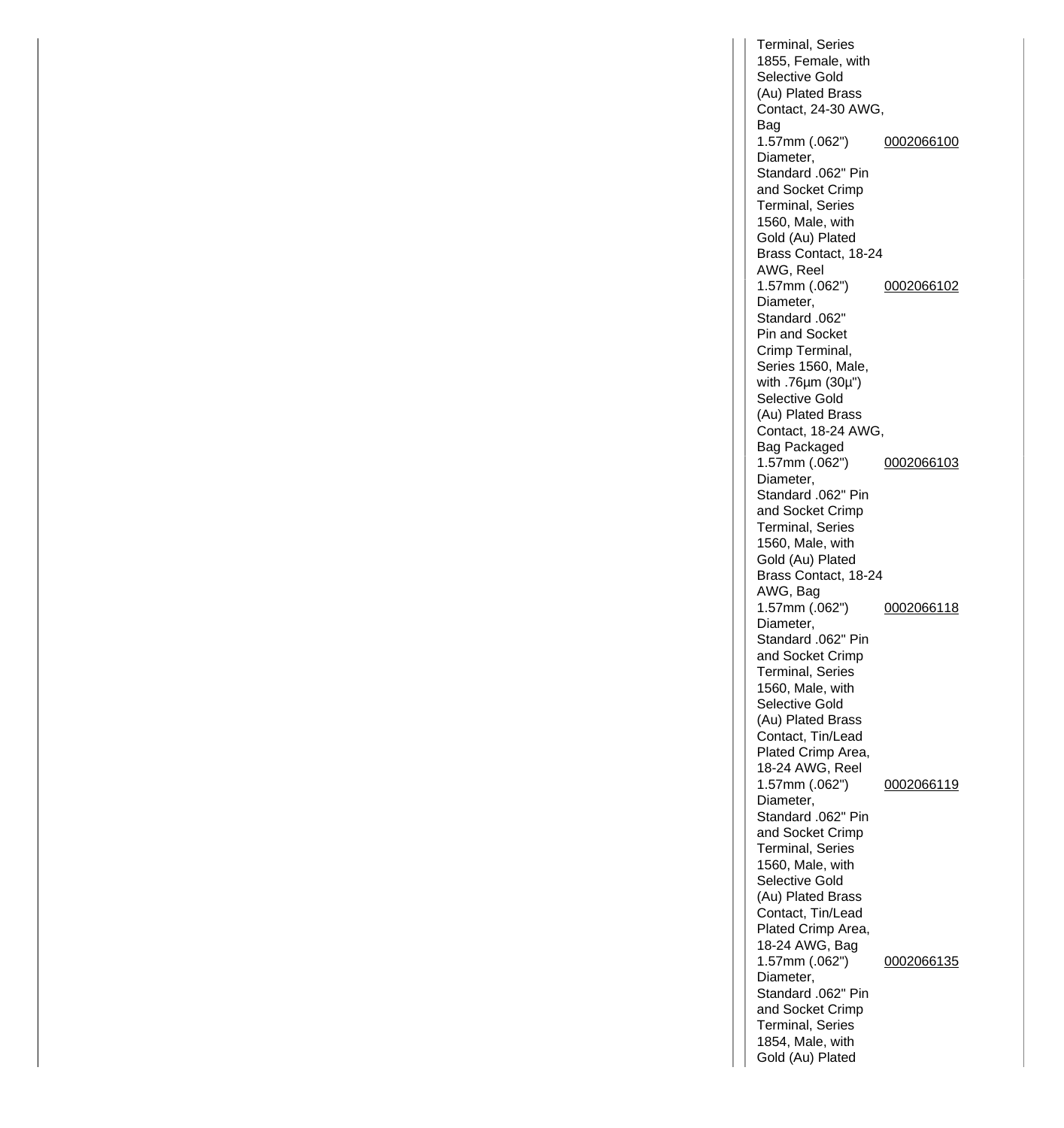Brass Contact, 24-30 AWG, Bag 1.57mm (.062") Diameter, Standard .062" Pin and Socket Crimp Terminal, Series 1854, Male, with Selective Gold (Au) Plated Brass Contact, 24-30 AWG, Reel [0002066138](http://www.molex.com/molex/products/datasheet.jsp?part=active/0002066138_CRIMP_TERMINALS.xml&channel=Products&Lang=en-US) 1.57mm (.062") Diameter, Standard .062" Pin and Socket Crimp Terminal, Series 1854, Male, with Selective Gold (Au) Plated Brass Contact, 24-30 AWG, Bag [0002066139](http://www.molex.com/molex/products/datasheet.jsp?part=active/0002066139_CRIMP_TERMINALS.xml&channel=Products&Lang=en-US) 1.57mm (.062") Diameter, Standard .062" Pin and Socket Crimp Terminal, Series 1854, Male, with Selective Gold (Au) Plated Brass Contact, Tin (Sn) Plated Crimp Area, 24-30 AWG, Reel [0002066143](http://www.molex.com/molex/products/datasheet.jsp?part=active/0002066143_CRIMP_TERMINALS.xml&channel=Products&Lang=en-US) 1.57mm (.062") Diameter, Standard .062" Pin and Socket Crimp Terminal, Series 1854, Male, with Selective Gold (Au) Plated Brass Contact, Tin (Sn) Plated Crimp Area, 24-30 AWG, Bag [0002066144](http://www.molex.com/molex/products/datasheet.jsp?part=active/0002066144_CRIMP_TERMINALS.xml&channel=Products&Lang=en-US) 2.36mm (.093") Diameter, Standard .093" Pin and Socket Crimp Terminal, Series 1433, Female, with Tin (Sn) Plated Brass Contact, 24-30 AWG, Reel [0002091142](http://www.molex.com/molex/products/datasheet.jsp?part=active/0002091142_CRIMP_TERMINALS.xml&channel=Products&Lang=en-US) 2.36mm (.093") Diameter, Standard .093" Pin and Socket Crimp Terminal, Series 1433, Female, with Tin (Sn) Plated Brass Contact, 24-30 AWG, Bag [0002091144](http://www.molex.com/molex/products/datasheet.jsp?part=active/0002091144_CRIMP_TERMINALS.xml&channel=Products&Lang=en-US)